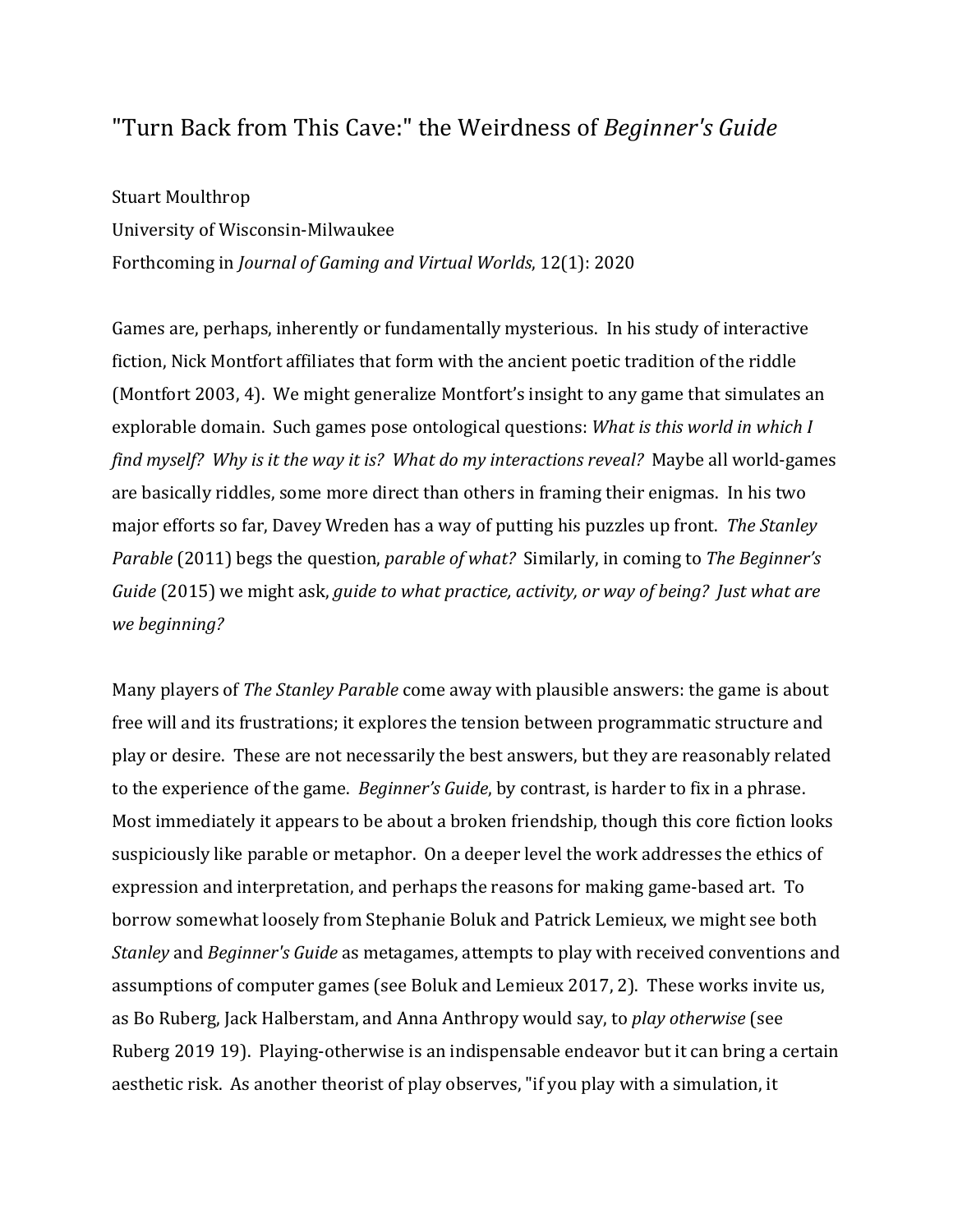becomes a game; if you play with a game it becomes just play" (Myers 2010, 26). Leaving aside the question of what David Myers or anyone else might mean by "just play," we can ask if this transformation takes us out of the domain of games. Is *Beginner's Guide* a game at all?

This question is itself hazardous in a polemical or political sense, because it gestures toward the poisonous, ongoing culture war over gaming, including attempts to exclude nonviolent, narratively intensive games (often featuring perspectives of subaltern and minority people) from a mainstream devoted mainly to agon and domination. The history and stakes of this controversy have been recently explored by Mia Consalvo and Christopher Paul (Consalvo and Paul 2019) and their discussion should stand as a caution to any exclusionary moves. This paper, which has branched off from a larger study of the decidedly non-mainstream Twine platform, understands the identity of games generously in a cultural sense. However, though necessarily linked, questions of form and questions of culture are not isomorphic, and on a formal basis it may be necessary to mark out boundaries in order to explore their aesthetic transgressions.

It is hard to imagine a game more transgressive than *Beginner's Guide*. Consalvo and Paul fame two basic questions that might guide our approach to its divagations: "What makes a game a game? And what can be stripped out and have a game genre still retain its status as real?" (Consalvo and Paul 2019, 110). Though this paper ultimately bears on both questions, the second is most salient for *Beginner's Guide*, which in many ways constitutes a careful reduction or stripping-out of adventure-game conventions, and which seems to be doing something very interesting with game genres, either inflecting the walking-simulator or perhaps inaugurating its own generic region of video/game space.

Of course, the other way to avoid mentioning the (culture) war is to concede that *Beginner's Guide* is indeed a game. The product is sold on Steam as a game, it has been reviewed as a game, and like *Stanley Parable* its playable spaces are assembled from components accessible through the Source game engine. It seems to belong at least nominally to three divisions of the game universe: independent games, B-games, and walking simulators.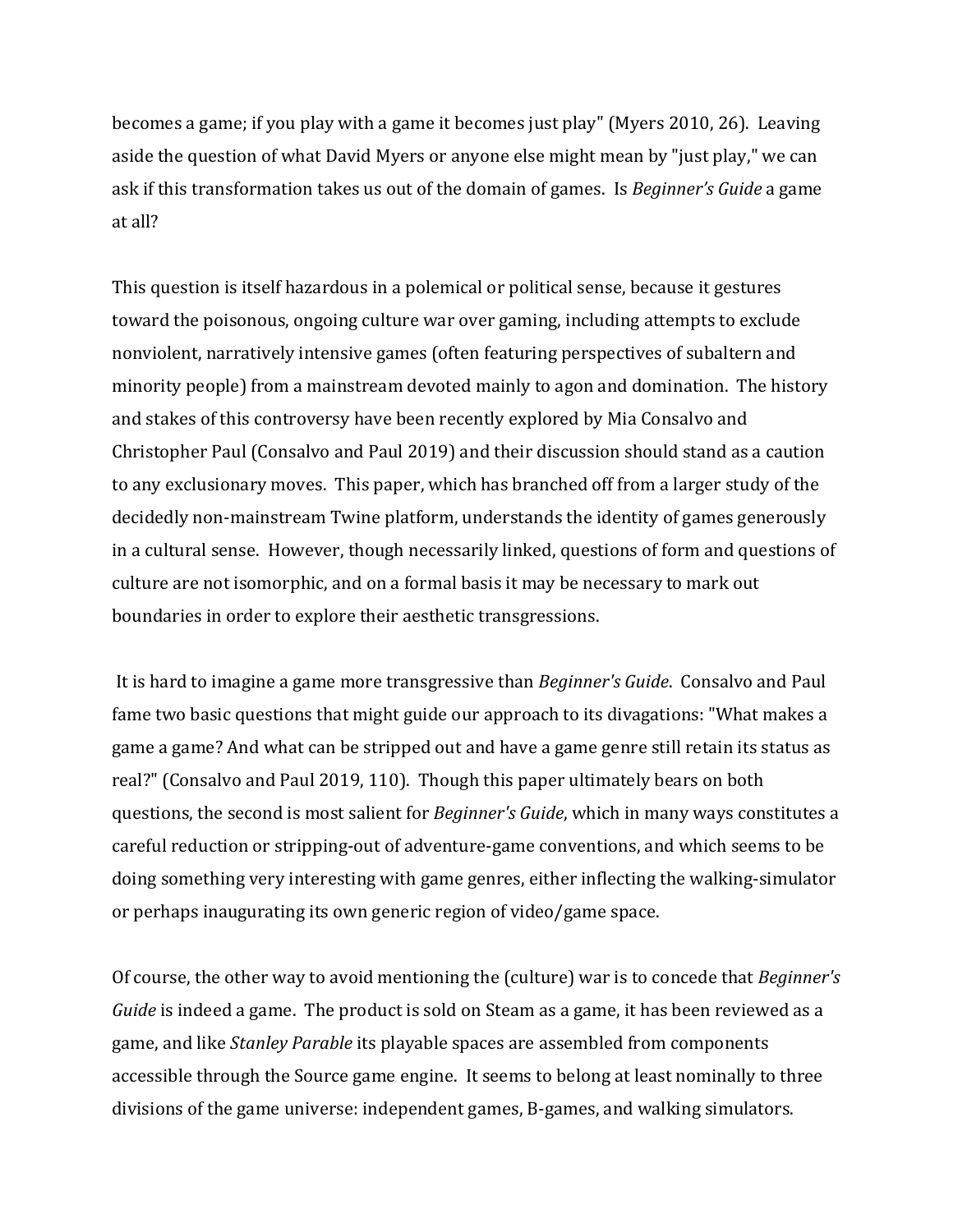These last, as Melissa Kagen points out, are marked by their deliberate restriction of agency (Kagen 2018b), but *Beginner's Guide* takes this feature to an extreme. Action in the game is so railed-in that it approaches not free play but its opposite, recorded video. As in *Stanley Parable* there is voice-over narration keyed to our progress through each level. The plummy, BBC-style announcer of the earlier game is replaced by Wreden speaking as "Davey," a character we are invited to identify with Wreden himself. Davey guides us through 16 chapters, discrete levels ostensibly created by a shadowy figure called "Coda" between October 2008 and June 2011. There is also an Epilogue whose status and origins are harder to explain, though that mystery is very important.

This paper considers Davey and Coda fictional constructs, thus implicitly metaphorical – though what they represent is open to question.<sup>1</sup> The dates of Coda's efforts align neatly with the creative history of *The Stanley Parable*, so some self-reference seems inevitable. Read in this way, *Beginner's Guide* looks like psychomachia, the struggle between halves of a divided self. At the same time, the work's slipperiness and complexity defy reduction to any simple formula. Is it a collection of "weird and experimental" game levels, as Davey calls them, or a unified production? What is the nature of its supposed unity? How should we characterize this effort: is it a game or a theater piece, a game-flavored monologue? Maybe *Beginner's Guide* is more video than game, a game collapsed into its own playthrough.

*Beginner's Guide* has important resemblances to machinima, game-derived linear video, but it also departs from that form. As Davey reminds us in Chapter 7 ("Down"), the work was built on a game engine. It is not delivered in a video format but as playable download on Steam. Player action is allowed and often required. In Chapter 1 ("Whisper") we are told we can exit the game by stepping into an energy beam. As in *The Stanley Parable*, we can refuse the narrator's suggestion – the beam will kill our player character – but unlike in *Stanley*, refusal has no interesting consequences; we just linger in a level we have already

<span id="page-2-0"></span> $1$  Coda could be based on an actual person; Wreden has been coy on the subject, leaving us free to speculate (see, e.g., Klepek 2015).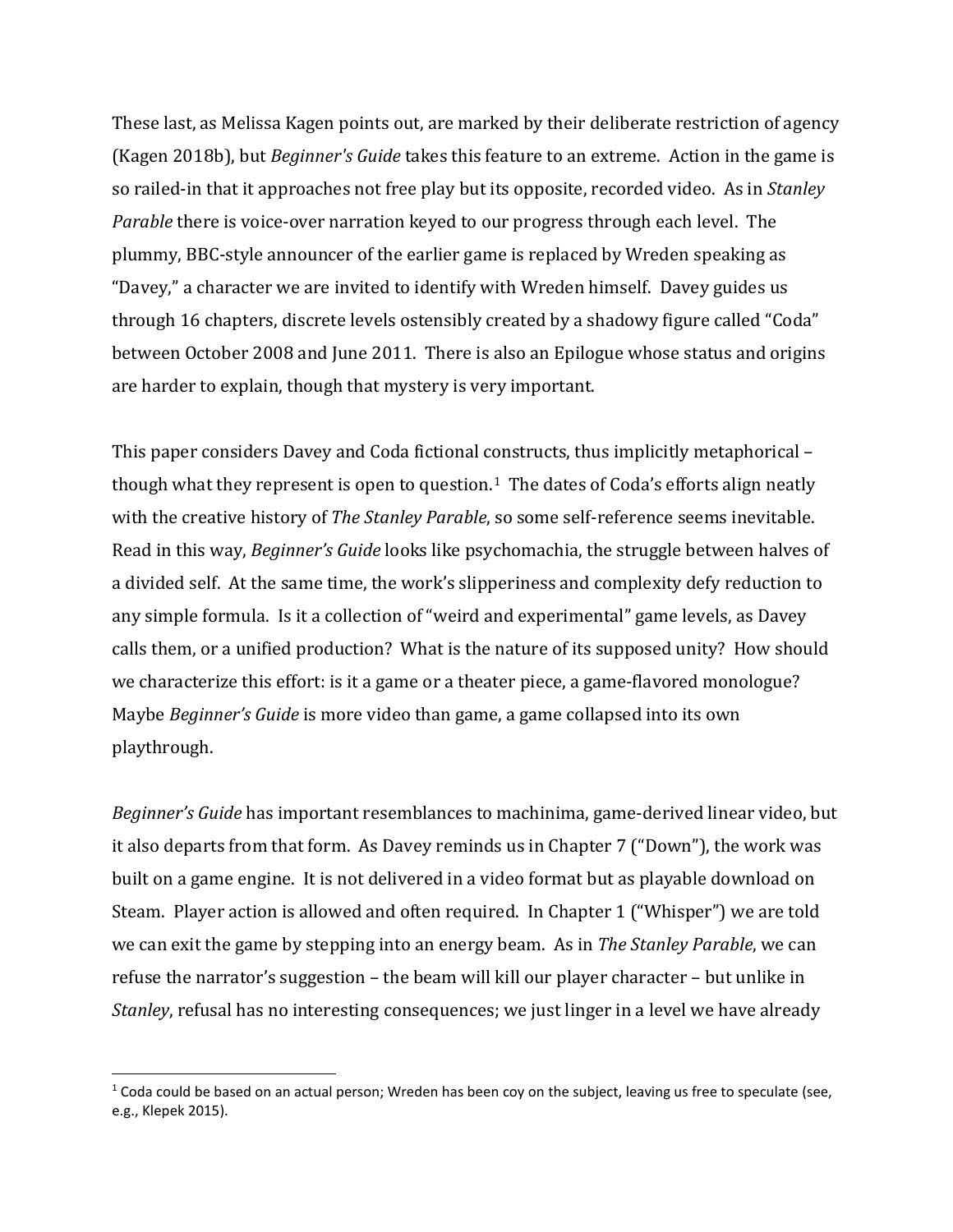explored. In Chapter 4 ("Stairs") we are asked to press Enter to remove a speed limit that prevents us from quickly climbing a set of stairs. We can withhold the action, remaining in agonizingly slow ascent, or join in Davey's subversion of the original rules. These moments are paradigmatic: the system allows us to act, but only in ways that move us to predetermined waypoints, often violating an insanely dilatory or obstructive design.

If *Beginner's Guide* is a game it is arguably a queer one in the most general sense, an exploration of unconventional or unsanctioned forms of play. Whoever or whatever he may be, Coda is less game designer than conceptual artist. His levels carry absurd subtitles like "The Streetwise Fool," "Pornstars Die Too," and "Items You Love at Members-Only Prices." Coda appears to be a latter-day surrealist. His games subvert rational thought, offering instead the inconsistent, associative flow of dreams. Many of the chapters feel like transcriptions of recurring nightmares: facing an audience across the footlights, or a lecture hall whose fourth wall is a devouring black hole, or a house with an endless cycle of cleaning chores. As the tour goes on, a specific kind of nightmare asserts itself. Images of prisons, literal and symbolic, occur with increasing frequency.

There is also a sense in which *Beginner's Guide* is thematically queer, or at least homo- (anti)social. It is after all about the intense and ultimately toxic affection of one man for another. No sexual relationship is implied and there is no compelling reason to imagine one, but Davey's account, which dominates until the final chapter, provides clear examples of amity if not intimacy. Davey appears to care deeply about his friend, whom he sees subsiding into crippling depression. Coda's feelings are harder to describe, but in the early years at least he seems willing to share his dream-games with Davey. In Chapter 7 Coda pranks Davey with a zip file said to contain an ultimate game, but which consists entirely of unopenable boxes – woebegone fan that he is, Davey tries each one. Even if it is actually the song of a divided self, the work deploys a fiction of relationship. Ruberg revealingly reads the classic game *Portal* as the story of a woman wandering through another woman's body (Ruberg 2019, 74). By analogy *Beginner's Guide* shows us one man interfering with another man's imagination.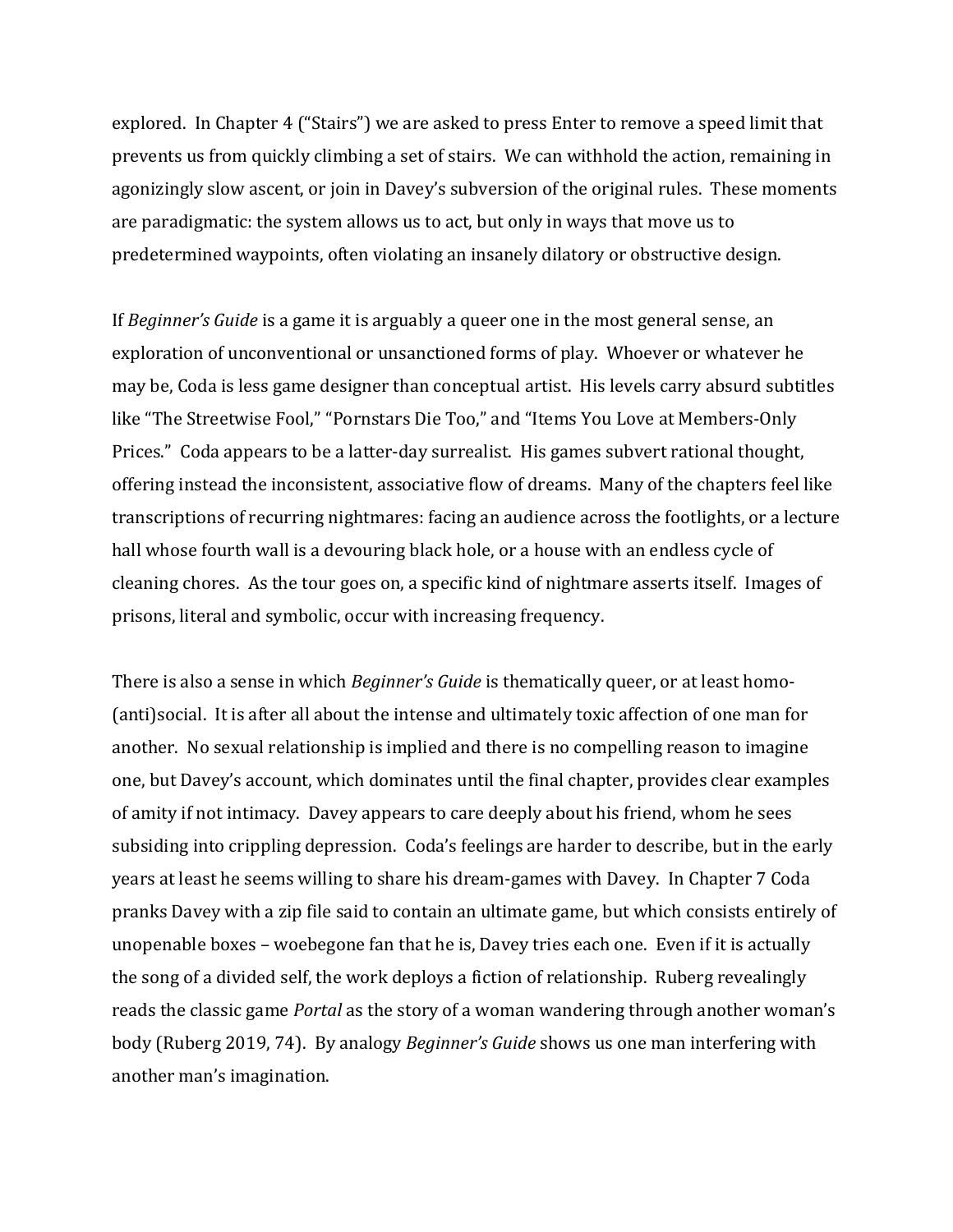This recognition provides another reason to set *Beginner's Guide* apart from other works, even within the offbeat family of walking simulators. The work is not just queer but also weird, not just in the casual sense of *unusual* which Davey uses to describe Coda's games, but in the word's original meaning, the Germanic *wyrd* whose closest approximation is *fated*: subject to inexplicable forces, destinies, curses, divine decrees, astral influences. Shakespeare's Weird Sisters are a late personification of this idea, which in modern times feeds into the similarly complex construction of the uncanny. We could think of Davey as an uncanny presence in Coda's games or vice versa, but the haunting is not strictly intratextual. The game is haunted from outside as well. Zielinski's trans-historical "deep time" offers one vector of approach here (Zielinski 2006), as does Ruberg's recourse to "resonance." Both imply relationship of analogy or implication that tolerates difference and does not require explicit, denotative links (Ruberg 2019, 20).

Polylinear superpositions of deep time can erupt anywhere along the timeline. Picking up on the uncanniness of *Beginner's Guide*, Kagen detects the presence of Franz Kafka, in the general theme of art-as-torment that plays out in the game's twin characters, in the obsession with imprisoning mazes, and in various chapters that read compellingly as Kafkaesque exercises (e.g., "The Machine" and "In the Penal Colony," or "The Tower" and *The Castle*) (see Kagen 2018a.). The historical relationship of Kafka to his friend and literary executor, Max Brod, also resonates in the Davey/Coda entanglement, though with obvious and important differences to which we will come. Deep time is by definition vast and ill-defined. Its resonances echo like voices in a cavern (to which we are also coming). The echoes come from many directions. The Kafka traces in *Beginner's Guide* are undeniable, but we can also detect other important resonators. The pair that will be pursued here both come significantly from the same bygone year, and from each of two earlier media to which Wreden's work seems genealogically attached, literature and film.

In 1962, Vladimir Nabokov published *Pale Fire*, another story of literary transmission (or abduction) which unfolds through a series of annotations by a Russian émigré critic, Charles Kinbote, written into the manuscript of a poem by a recently deceased American writer, John Shade. Kinbote is an iconic example of an unreliable narrator, a literary stalker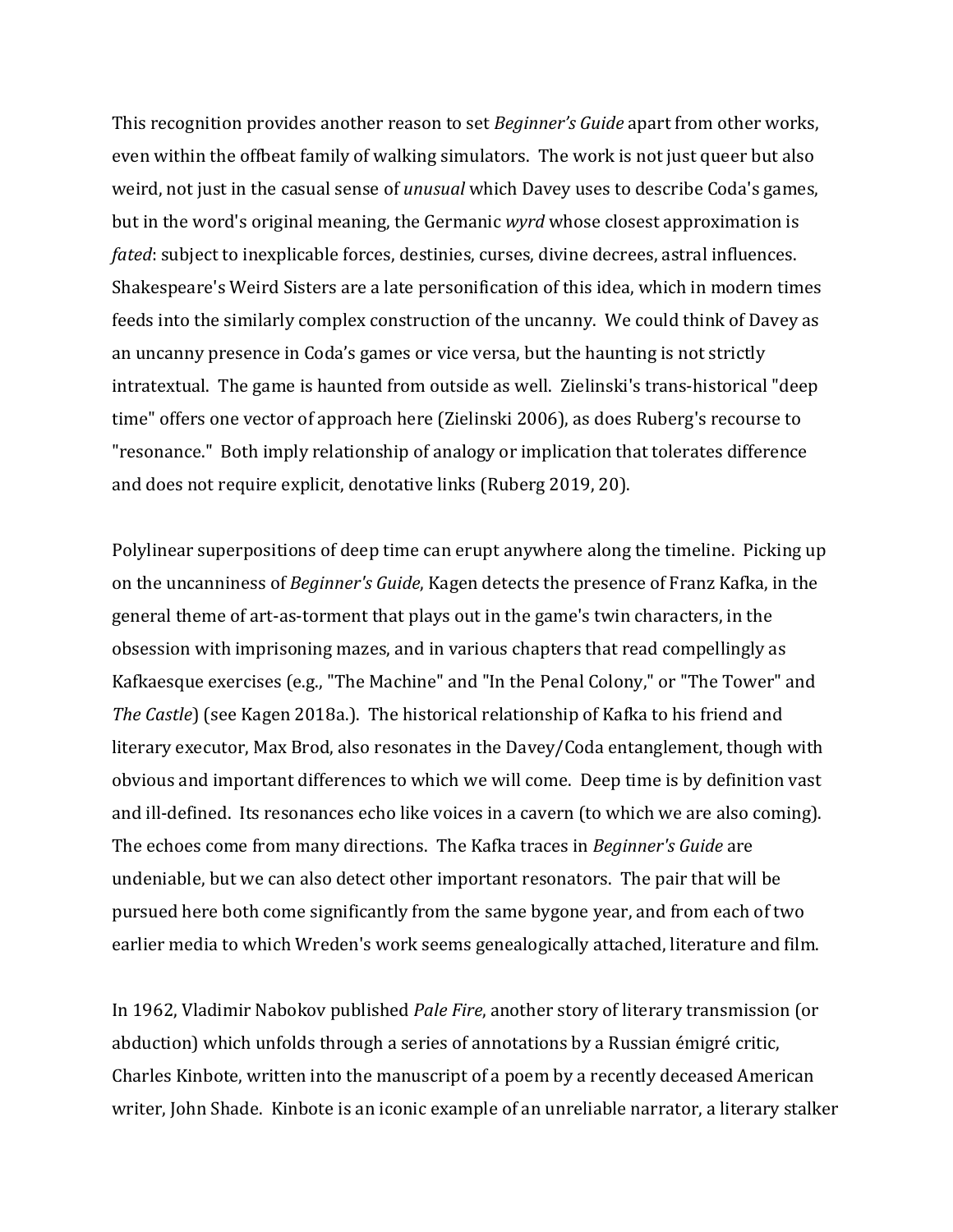who twists the dead man's poem around personal delusions. One of the first scholars to explore the Nabokovian parallel, Berkan Simsek, aptly describes the novel as "a beginner's guide to *Beginner's Guide*" (Şimşek 2019, n.p.). [2](#page-5-0) There are highly suggestive echoes – the parasitic pseudo-friendship between artist and a critic; misappropriation of an artwork; gradual exposure of the commentator's distortions. There are also important differences between the two stories. Kinbote displays signs of mental illness and never escapes his delusions. By contrast, Davey undergoes a crisis of recognition and achieves something like an epiphany. [3](#page-5-1) In Nabokov's novel there are reasons to suspect Kinbote has murdered Shade, or at least failed to prevent his murder. All we have in *Beginner's Guide* is an explicit and very bitter breakup, with no call to suppose anything else. Above all, there are no overt connections between the two works, no allusions or references, no clear reason to suspect Wreden has read *Pale Fire.*[4](#page-5-2) The resonant association of game and novel invokes what the film theorists André Gaudreault and Philippe Marion call a "cultural series," a collocation of works in critical discourse without explicit, circumstantial links (Gaudreault & Marion 2015, 153).

Cultural series provide a virtual geometry for intertextual resonance. They can reach across media as well as decades and centuries. Gaudreault and Marion use this technique to comment on the intersecting aesthetics of film and video game: "Here we see certain fundamental features of the world of video games and how they have taken playability and interactivity to new heights. In this sense, we might say that the digital puts within reach of

l

<span id="page-5-0"></span><sup>&</sup>lt;sup>2</sup> The echoes of Nabokov were first brought to this writer's attention by Nathan Humpal, metadata librarian at University of Wisconsin-Milwaukee and games researcher nonpareil. Having made the connection himself, he found confirmation in Guido Pellegrini's "'The Beginner's Guide': Confessions of a game designer" (Pellegrini n.d.).

<span id="page-5-1"></span><sup>&</sup>lt;sup>3</sup> Kagen makes a similar disclaimer with respect to the Kakfa parallel: "To be honest, Coda's work actually feels a lot healthier than Kafka's, perhaps because of the extra century Coda has on him. Where Kafka saw his writing as a failure, Coda sees it simply as non-commercial and recognizes that he's doing it for himself. His games please him. They don't need to please anyone else" (Kagen 2018a).

<span id="page-5-2"></span><sup>4</sup> With one possible exception: Kinbote thinks he is being stalked by a villain named "Gradus," a name associated with a work of musical instruction called *Gradus ad Parnassum* (stairway to the Muses). That book is *a beginner's guide* to counterpoint. However, this is exactly the kind of paranoid association Kinbote would make. It's a spooky old cave.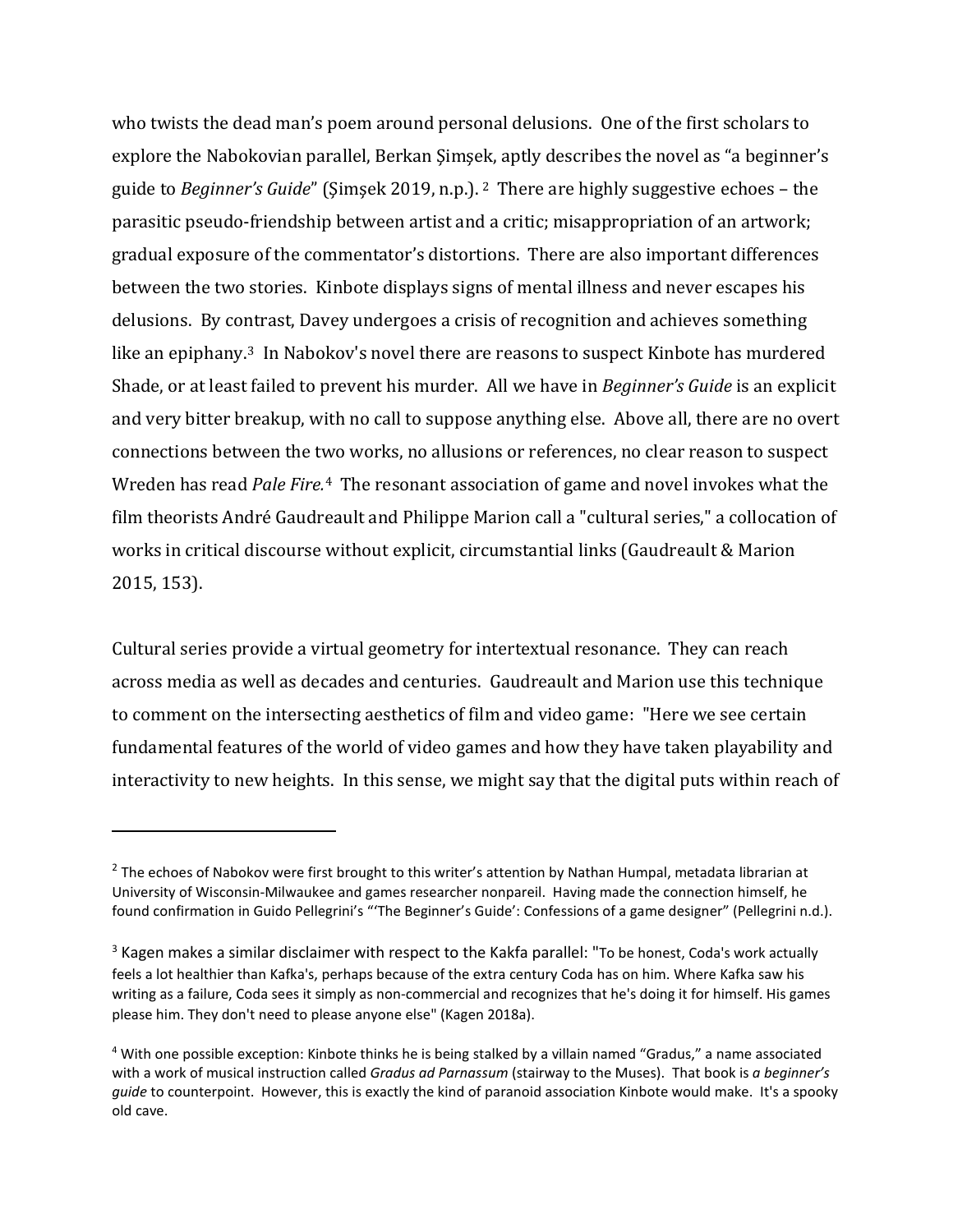every viewer the singular prosody and rhythm of Chris Marker's *La Jetée* (1962)" (Gaudreault & Marion 2015, 78). On the game side, the occasion for this remark was not *Beginner's Guide*, which appeared as Gaudreault and Marion's book came off the press. However, they may as well have been writing about Wreden's game. Marker's iconoclastic film, threaded across genres and critically turned against its primary medium, can be aligned with *Beginner's Guide* in ways that are perhaps even more revealing than its literary connections.

*La Jetée* is as much a motion picture as *Beginner's Guide* is a video game, which is to say, only tenuously. The feature consists almost entirely of optically printed still photographs, with one very brief full-motion sequence at its climax. Like Wreden in both *Beginner's Guide* and *Stanley Parable*, Marker depends on voice-over narration for continuity. Though *La Jetée* was exhibited theatrically, Marker identified the work as "photo-roman," a form usually identified with print (Kawin 1982, 15). So far, the comparison may seem largely incidental: as Gaudreault and Marion say, the player's control of "prosody" and "rhythm" are common to all games; conversely, we could associate *Beginner's Guide* with any cinematic work that relies heavily on a superimposed narrator, such as the 1992 director's cut of *Bladerunner*. There is however a much stronger ground of comparison between Marker's film and Wreden's game: the way each work critiques the inherent operation and structure of its medium.

*La Jetée* and *Beginner's Guide* are both stories of figurative and metaphoric imprisonment; in each we spend significant time in catacombs, caves, and various forms of dungeon. In the film the subterranean space is literally referential, the basement of the Palais de Chaillot, site of a cinematheque that was crucial to early film culture (Kawin 1982, 18). Similarly, the game's dungeons and mazes bear the visual signatures of *Half-Life*, *Counter-Strike*, and other iconic games made with the Source engine. In both cases there is a clear symbolic link between visible architecture and the medium, or media culture, from which the work proceeds. The works are situated in versions of deep time.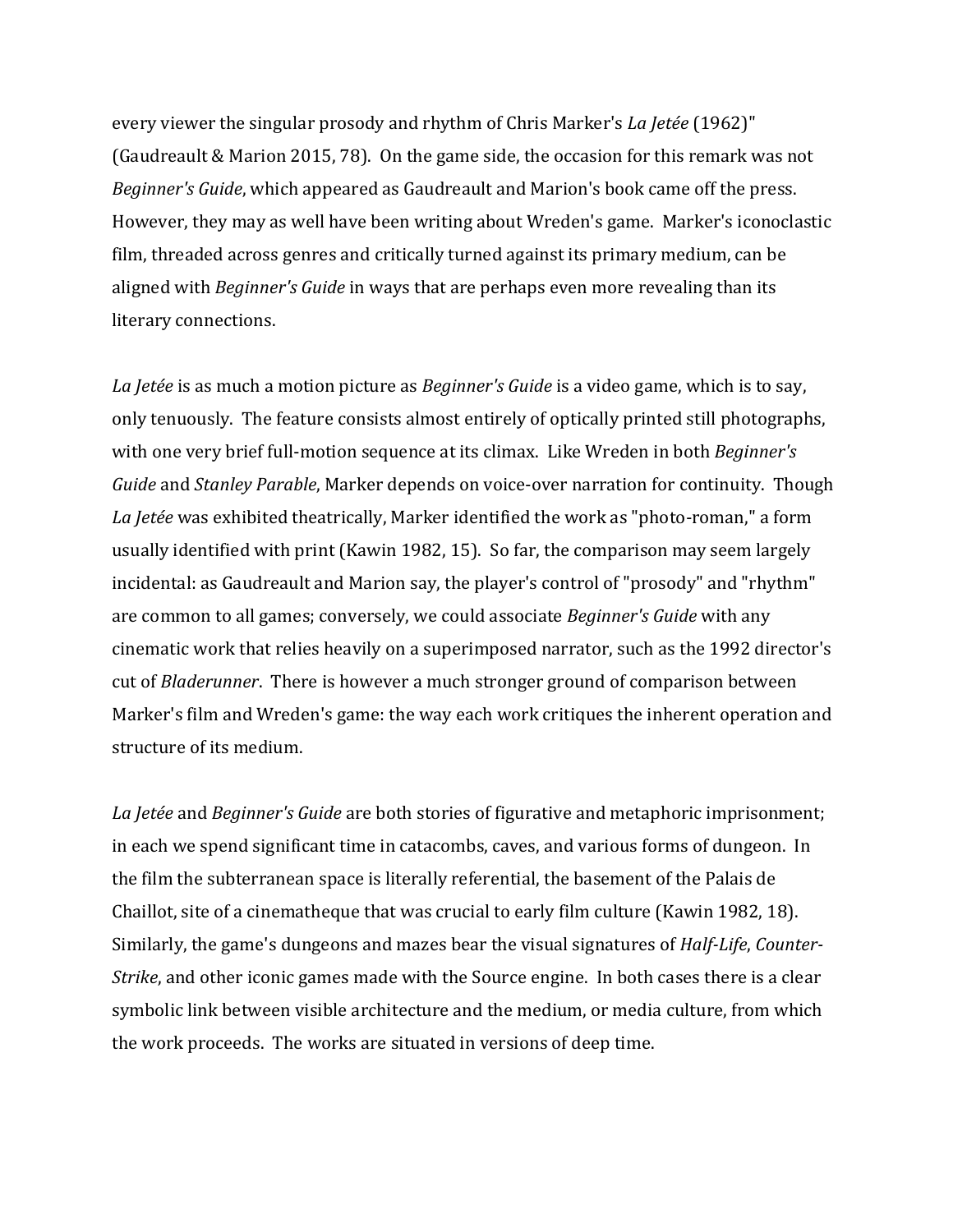In Marker's story this is a matter of necessity. Global atomic war has poisoned Earth's surface, driving survivors into underground redoubts. With space closed to them, the rulers develop a technology to project human minds, and eventually bodies, into other regions of time. The technique is extremely hazardous, so they experiment on political prisoners, one of whom is the film's nameless protagonist, first to survive the procedure. The traveler goes initially to the time before the war, where he falls in love with a young woman. He manifests first as a kind of ghost, then as a complete if intermittent presence. Eventually the experimenters dispatch the traveler to the future, where he meets powerful beings who perfect his time-traveling ability, freeing him from his controllers. Though he could conceivably go anywhere in any moment, the traveler chooses to return to his lover in the pre-war past. This decision is fatal, as he materializes in a scene *he has already witnessed as a child* – the strange murder of a man on the observation deck at Orly Airport. Doubly present, the traveler becomes both witness and victim, and his extinction closes off a paradoxical time loop. It also makes a statement about fatality, necessity, and two models for understanding time: the static image and the wheel of iteration, or the reel of film. As the film theorist Bruce Kawin explains:

If the hero's problem is that he cannot escape from the medium and from the mortal consciousness that surround and determine him, then the continuity of the sound track and the stasis of the shots -- which both singly and together signify the processes and systems of sound film -- oppress him equally. It is not just the image track that arrests him, but the whole medium of sound film, which is itself a symbol for the activity of consciousness and narration as well as for the nature of time. (Kawin 1982, 20)

*La Jetée* offers an allegory of the filmic reel/real, weaving sound and image into an interference pattern that unmasks the "oppression" of industrial-cinematic time. Its signature death-loop emblematizes a culture that seemed headed for imminent destruction. 1962 was, of course, the year of the Cuban missile crisis, one of the closest approaches to nuclear exchange since the invention of atomic weapons. Marker's film screened in February, months before the U.S.-Soviet confrontation, but the tensions that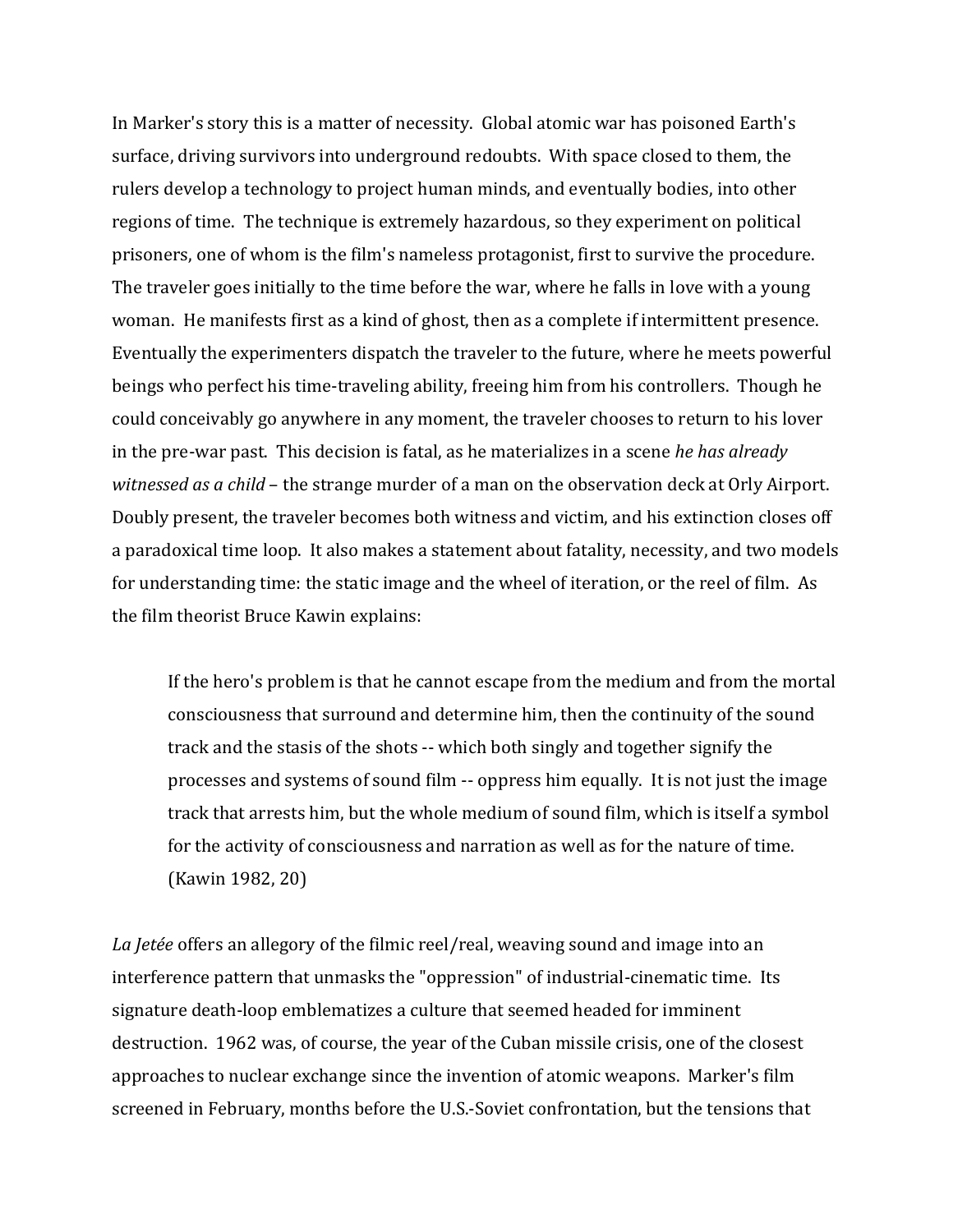produced that critical moment had long been apparent. The film's vision of a burned-out, irradiated Paris was terribly plausible. Much more than even Kubrick's *Doctor Strangelove, or How I Learned to Stop Worrying and Love the Bomb* (1964), *La Jetée* is the film at the apparent end of industrialism, at the conceptual end of cinema, the film at the end of the world.

And yet, as Gaudreault and Marion point out in a book that pointedly questions the "end of cinema" trope, 1962 did not bring the *dies irae*. Western civilization and its technologies reeled onward, bringing us, among many other probably unsustainable practices, a new regime of the moving image called video games. Like the cinema, this form is also capable of metalepsis and self-critique, and when it turns to those projects it likewise sends us into confinement. In a way, every one of Coda's game levels is a prison: "Maybe he just likes making prisons," Davey belatedly realizes. Kagen's turn to Kafka seems especially appropriate in this regard. The spaces Coda creates are labyrinthine and often subterranean: a maze built implausibly into a spaceship, caverns and salt mines, or the "cold," twisty passages of the final Tower. There is also a metaphorical sense of incarceration, of two people locked in a destructive relationship from which they must escape. "People are just cannibals unless they leave each other alone," Doris Lessing wrote in *The Golden Notebook* -- another resonance from 1962 (Lessing 1962, 341). If there is no nuclear war in the offing in Wreden's game – the new century has its own vectors of looming extinction – there is the familiar death-loop, in this case that ominous energy beam, present at both end and beginning. There is a shape to the story Davey unfolds for us, a terminal necessity.

Though the death-beam waits for the player, it is one of the few moments when our nominal embodiment matters. The tension between Davey and Coda, invisible maker and loquacious critic, defines the main narrative arc, and we are mainly along for the ride. At the outset Davey tells us Coda has withdrawn from the game world. By publicizing Coda's genius, Davey hopes to coax his friend back to his art. As the tour of Coda's games proceeds, however, Davey's intrusions become more extensive and frequent and his commentary increasingly negative. Chapter 7 alludes to a debate between Davey and Coda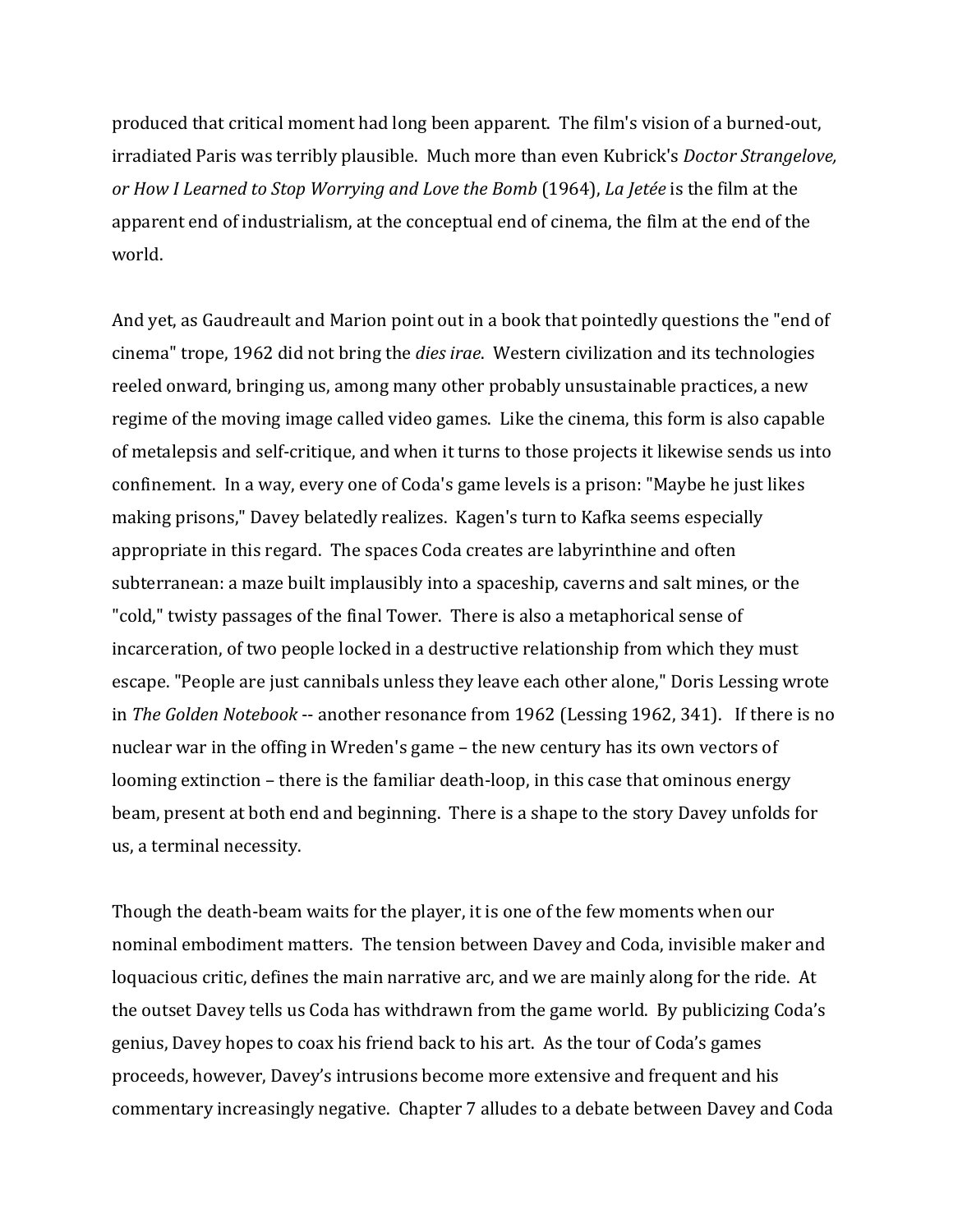over whether games should be playable. In Chapter 9 ("Escape"), Davey warns "this one is tough" and notes that Coda appears to be "unraveling" because he "lacks a voice to tell himself when enough is enough." In Chapter 12 ("Theater") Davey says Coda is "beginning to shut down," as iron bars repeatedly slam into the ground behind us. The text option that leads to solution in Chapter 13 (Mobius) reads, "I can't keep making these." After this, Coda's supposed breakdown – or the demise of his friendship with Davey – proceeds to a climax. Chapter 14 ("Island") runs through a series of hauntingly evocative dream images, ending with a fleeting glimpse of a naked, weeping figure caught through prison bars. In Chapter 15 ("Machine") we play first as an interrogator putting hard questions to a Machine that has stopped working. Eventually we acquire a gun, which we can turn on an image of the machine. As its surface flies away, we see bits of computer code beneath.

Chapter 16 ("The Tower") is the last in the dated sequence. It is a "cold" level, Davey says. He tells us the game seems to despise its player. Reflecting on his attempt to find meaning in Coda's games, he confesses, "I feel like I failed," and "I don't know this person." Crucially, Davey also reveals that bringing Coda's games to public attention has brought him fame and fulfillment, and that he has made unannounced modifications to some of the levels. Finally, after ascending a series of twisty passages to the top of the Tower, we enter a gallery space. In the display panels are messages from Coda to Davey accusing him of still deeper interference with his designs. Davey has added the lampposts we have seen in various levels, where they are presented as evidence of Coda's interest in coherent play. Coda speculates that he has forced solutions into some of his games under Davey's influence. Above all, he indicts Davey for making his games public without permission, in effect stealing his work. He asks that Davey have nothing further to do with him: "When I am around you, I feel physically ill."

At this point the game's central fiction collapses. Chapter 16 is followed by an Epilogue whose status is eminently questionable. All the previous Coda games have dates of composition. The Epilogue has none. It looks like another of Coda's creations, but the authorial link has been severed. Who dreamed this final dream, Davey or Coda? We cannot know who these figures are to us now, or if they were ever even fictively real. Davey's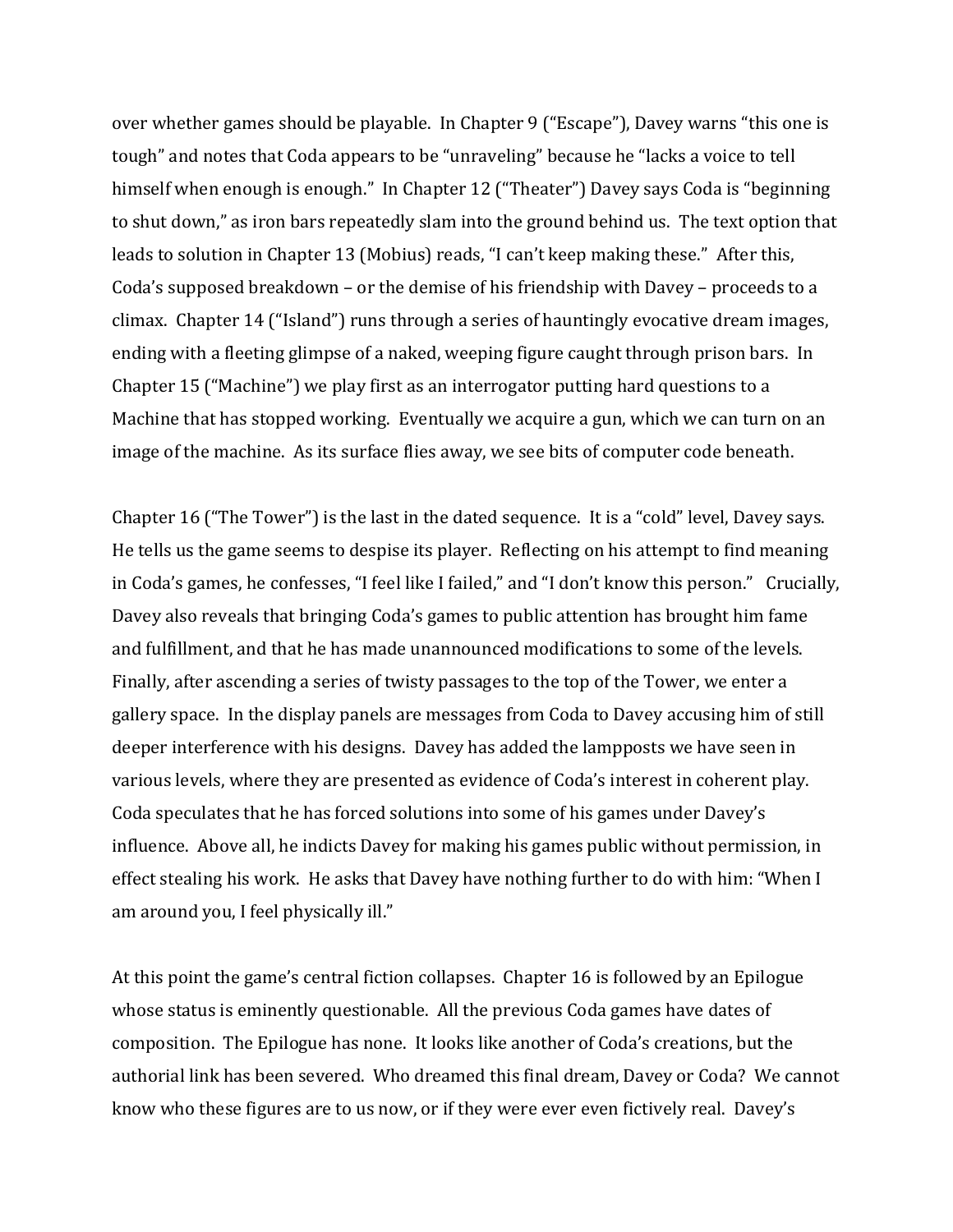narration continues haltingly as we move through the first of several oneiric transitions: railway station, tracks, great house, museum, salt mine, station/museum again, finally into something that may be a sculpture garden or a set of ruins. Davey is present at the outset, talking more to himself than to the player ("solution, solution, solution"). Eventually he gives up.

Coda's revulsion has shown Davey the awful depth of his vanity, his need for "more, more" doses of "external validation." He apologizes for abandoning the player -- "I know I said I would be there to walk you through this" – but he has work to do now, presumably the creation of a new art no longer dependent on externalities. Davey's turn away throws the riddle of the title into doubly ironic relief. In beginning over, Davey ceases to be our guide; but at the same time, by allowing Davey to steer us through the chapters, we have guided the story to this emergence. Player and protagonist alike are both beginners and guides. For the moment, though, what awaits us is not beginning but ending. After Davey's abrupt sign-off we make our way alone through a final set of passages, ultimately arriving at something we have seen before: the fatal beam from Chapter 1. When we stepped into the earlier instance, we found ourselves transported, by what Davey called a "glitch," through the ceiling of the level, allowing us to look down on the maze we had traversed. Stepping into the beam has the same effect this time, though the vast scale of the maze below us suggests a city, a continent, or a planet; and also, strangely, the loops and whorls of a fingerprint. Above us is a starry cosmos. The screen goes black, but the game is not quite over, at least as this essay understands it. As is often the case in ambitious games, there is a song to accompany the credit roll. The vocalist is Halina Heron; music and lyrics are by Ryan Roth:

Turn back Turn back from this cave You said "let me prove that I'm brave, Let me keep going."

But the cave goes for miles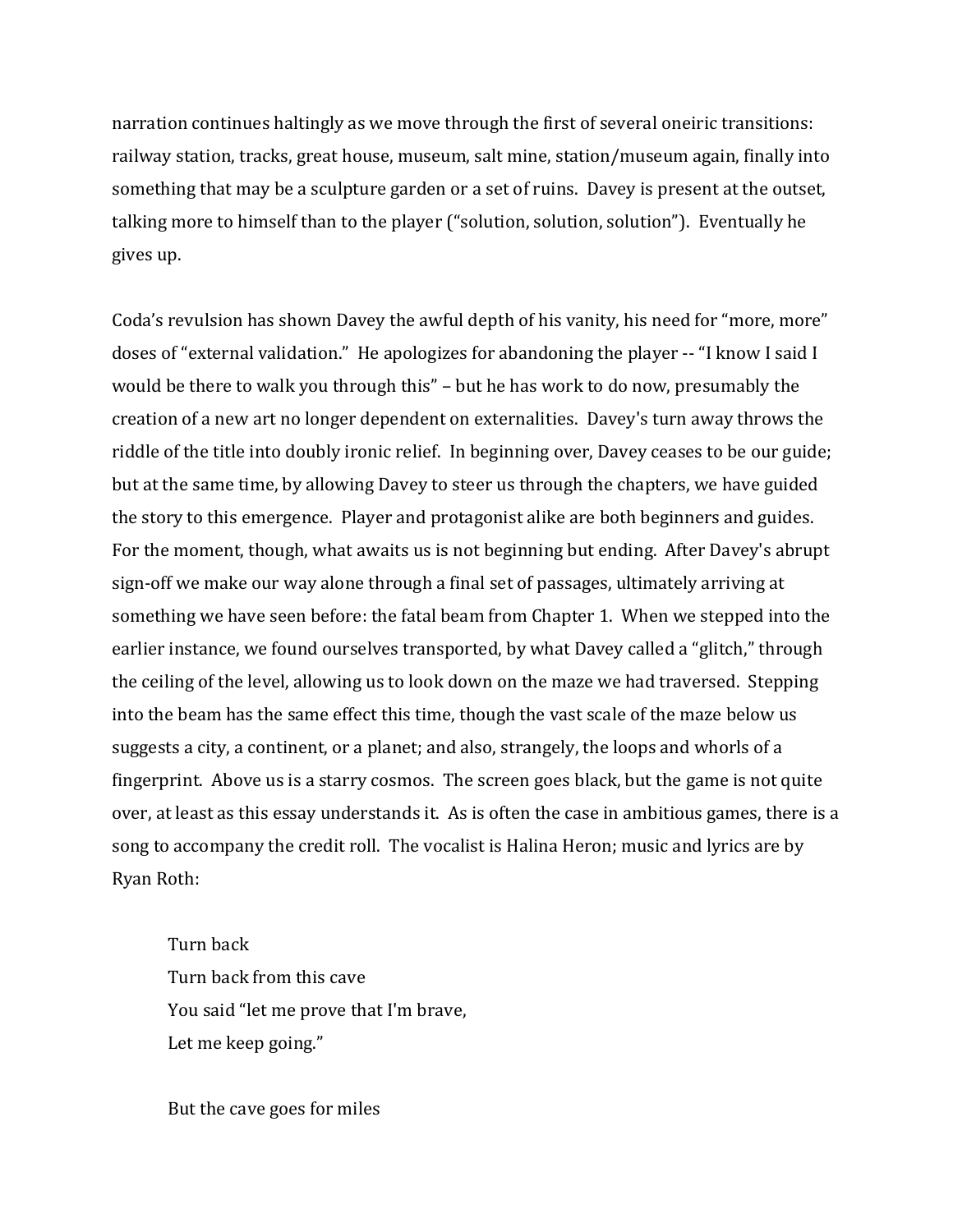And miles and miles And you're so tired But I know that you're strong

So turn back, Turn ba-a-ack.

Strictly speaking a song played over the closing credits is paratextual, and we are not obliged to consider it part of the game's main signifying business. However, after Jonathan Coulton's incisive anthems for *Portal* and *Portal 2*, closing-credits songs have become more salient, particularly in productions associated in some way with Valve, as *Beginner's Guide* is through its use of Source and its distribution on Steam. There is good reason to assume that, like "Still Alive" and "Want You Gone," the final song in *Beginner's Guide* was commissioned for the project. *Beginner's Guide* is dedicated "to R," who could be the songwriter, Wreden's sometime collaborator and soundman Roth. Though gameplay is over when we hear it, Roth's song needs to be considered in any attempt to understand the work – which is, after all, as much audio-visual presentation as game.[5](#page-11-0)

Following the Platonic example, mention of caves will always raise the question of allegory. In *Gamer Theory* McKenzie Wark re-styles Plato's theater of sensory illusion into game arcade. This imagined space summarizes the all-enclosing episteme of digital gaming (Wark 2007, 002). Perhaps this is the forbidden zone we are meant to reject. Read in this way, the homology between *Beginner's Guide* and *La Jetée* seems very strong: both film and game warn us against the machinations of their respective media. At the same time, sticking more closely to the terms of the Davey-Coda story suggests another interpretation. The cave might stand for the artistic catastrophe these two figures represent, the interminable contest between Davey's fame-seeking, public-facing expression and Coda's

<span id="page-11-0"></span> <sup>5</sup> Obviously, any game whose continuity depends on voiced narration combines sight and sound, but the music of the game deserves recognition. In the "Island" level, for instance, the curiously flanged incidental voice effects are unforgettable, as is the weeping of the mysterious prisoner. If these are Ryan Roth's work, the putative dedication makes good sense.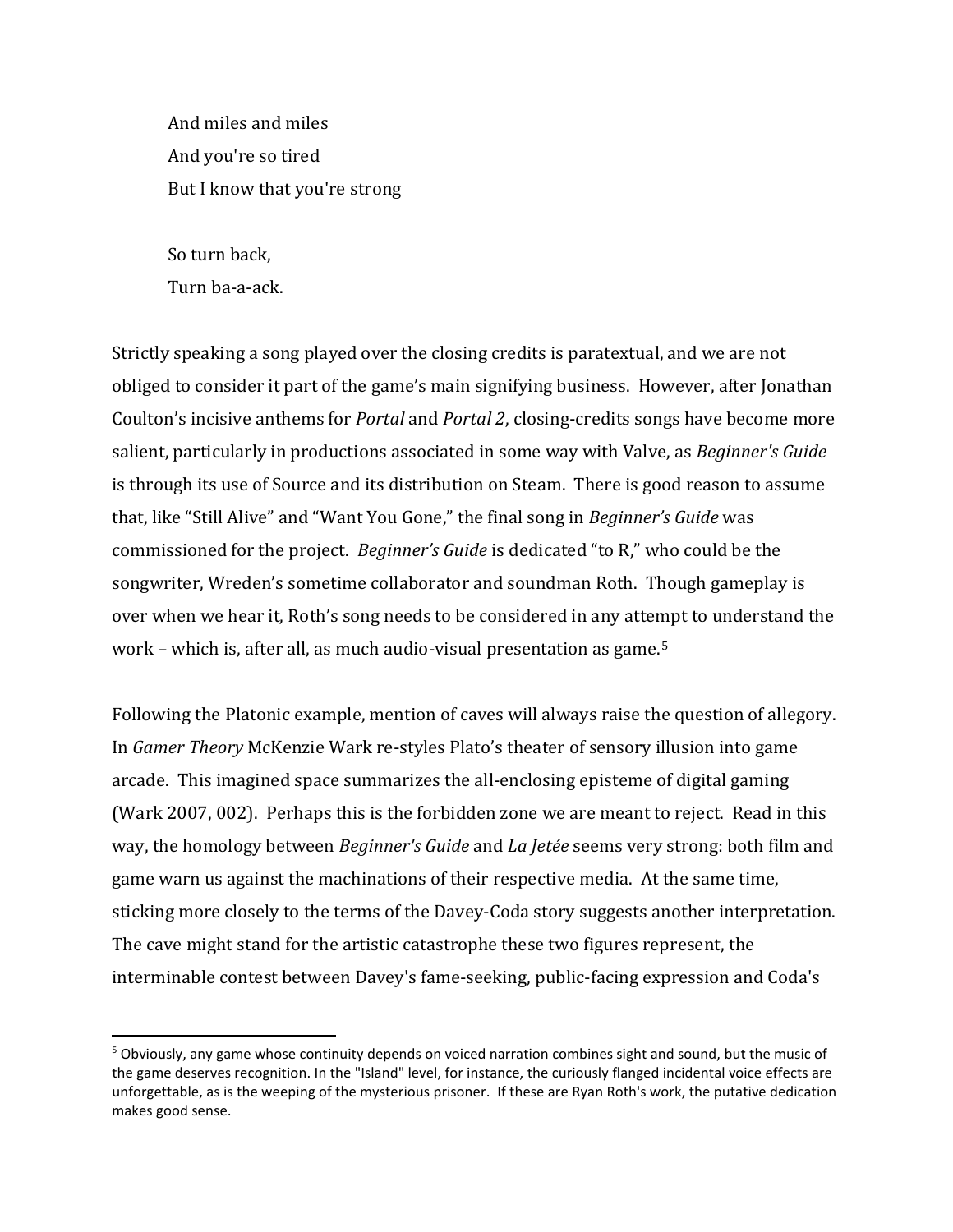absolute formalism, his refusal to care if his prison-games can be played. In this sense the turn back might not be a renunciation of gaming per se – though it comes at the end of an artwork that is not-quite-not a game – but perhaps a turn toward a better-conceived ludic future.

However, even this reading cannot definitively resolve the basic mystery. The next offering by Wreden and Roth, *Absolutely: A True Crime Story* (Wreden and Roth 2017), does not align very well with a yearning for finer art. Built in RPGMaker, the game is an ostensible "deconstruction" (Wreden's word) of Japanese role-playing games from the '80s and '90s. For some reason it features a protagonist named Keanu Reeves, whom the player maneuvers around 8-bit streets to prove he is not a serial stabber – unless we decide he is. Depending on our menu selections, Keanu may also hand out dime bags of "the good stuff." This game seems less oriented toward an aesthetic future than the campy currency of games like Porpentine's *Crystal Warrior Ke\$ha* (Porpentine 2013), which have their subversive virtues, though they hardly put aside external validation.[6](#page-12-0) As one reviewer noted: "For a meaningless parody project, *Absolutely: A True Crime Story* does a great job of showing just how compelling purposelessness [sic] referentiality can be" (Gach 2017, n.p.).

*Absolutely* is a separate work, of course, and there is no overwhelming necessity to bring it to bear on its predecessor – though the problem of boundaries in *Beginner's Guide* offers some sanction for doing this. If we do bring in the later game, it may be necessary to reconsider the quasi-Joycean narrative of artistic discovery insinuated earlier. Who says Davey reaches any grand epiphany? Maybe he doesn't want to forge anything in the smithy his soul except another hit game. The strongest source of anxiety in *Beginner's Guide* may not be the moral purpose of art but the familiar sophomore curse: what do you do after the huge success of *The Stanley Parable*?In this sense the title, *Beginner's Guide*, identifies Davey/Wreden as after all still a young talent, trying to find his way in a field whose parameters are largely unwritten. In this more industrial view, our search for influences from the middle of the last century may seem just too weird. It is uncomfortable to look

<span id="page-12-0"></span> <sup>6</sup> I am indebted here to Anastasia Salter's treatment of Porpentine's game in our forthcoming book *Twining*.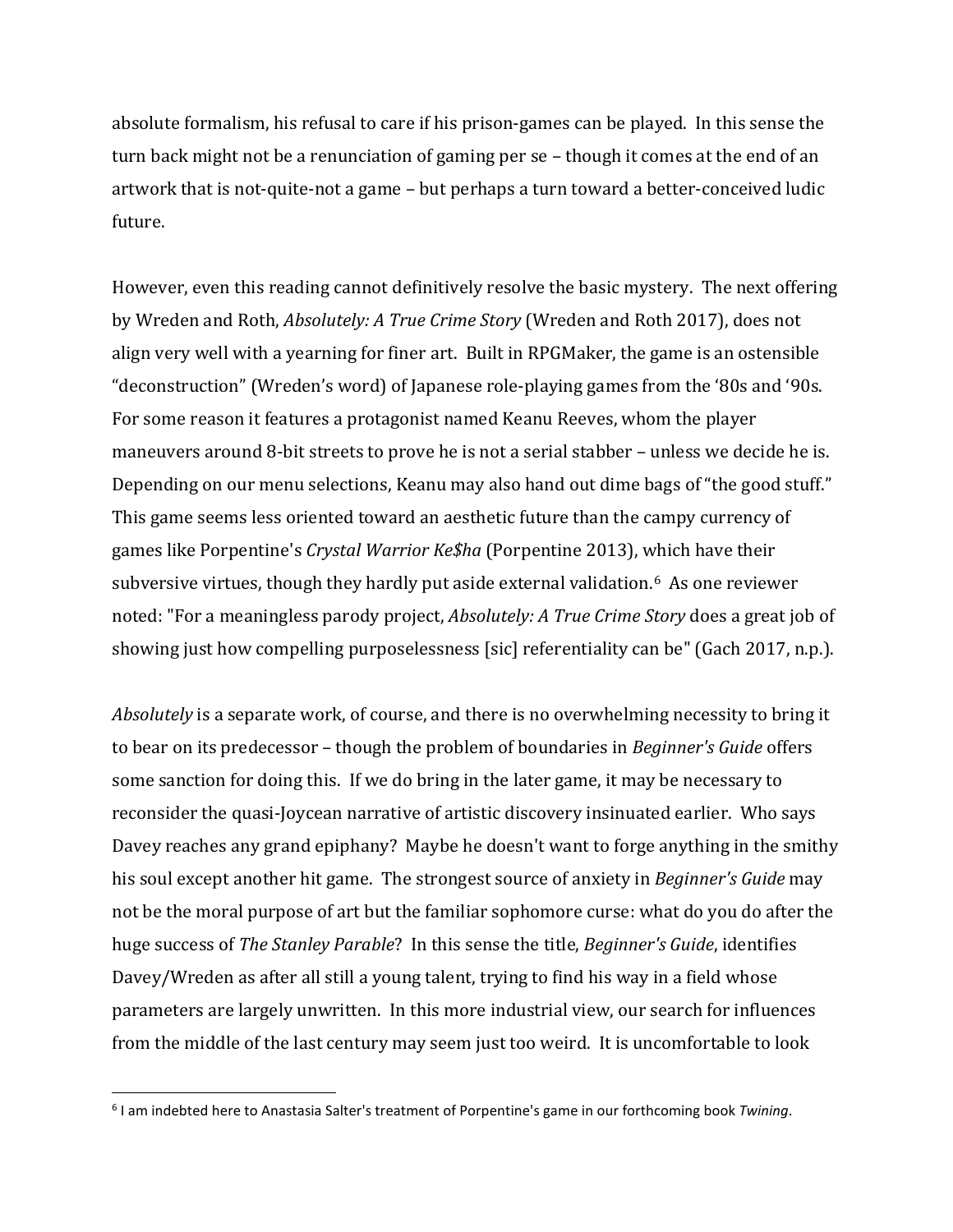backward from the end of the 2010s because so much has changed, for good and ill. The past carries plague-marks of various hegemonies, ideological, racial, and sexual, to which some of us have lately awoken. No matter what sympathies it may invite for its deluded narrator, *Pale Fire* ultimately demonizes a closeted gay man who suffers from refugee trauma and mental illness. *La Jetée*, for all its liberatory power, turns around a moment of gendered scopophilia in which the camera gazes unbidden at a woman emerging from sleep. Coming to either work today is difficult. We live differently, think differently, and play differently now. We no longer view moving pictures through fogbanks of tobacco smoke, and the stories that define us have changed. We may be more interested in the time traveler's lover (never to be confused with *The Time Traveler's Wife*), that literally vital presence at the center of Marker's film who understands the comings and goings of her "phantom" in ways that point beyond the auteur's fatalism. She, after all, survives into a history that for us at least, did not lead inevitably to holocaust and the cave. Why is the story always about the dying man, the shooter and his victim? Why can't we follow the woman's story?

Even if we resist the implications of this willful misreading of Marker, it is hard to overlook the injunction to turn back at the end of *Beginner's Guide*, arguably even if we set aside the final song. There is something uncannily retrograde about this video-as-game, a problematic recursivity baked into its very structure, which is after all that of a game subverted by narrativized re-play. As his work proceeds, he continually turns back to add something more. Wreden seems fixated by the form of coda. The word is more than the name of a character, but we should pause at least briefly on its meaning in that regard. The slantwise play on *coder* is obvious enough: Coda is the formalist, the puzzle-maker imprisoned by the possibility of his tools (as Coulton's GLaDOS sings, "we do what we must because we can"). The name also suggests Coda's function as Davey's other half (or, ironically, vice versa), a relation of extension, complement – or more accurately, supplement. A coda is a supplement that brings a work to completion, *and this work is made of codas.* Roth's song is literally a musical coda. The anomalous Epilogue with its unacknowledged authorship and unexplained origin, is also a coda. In an important way,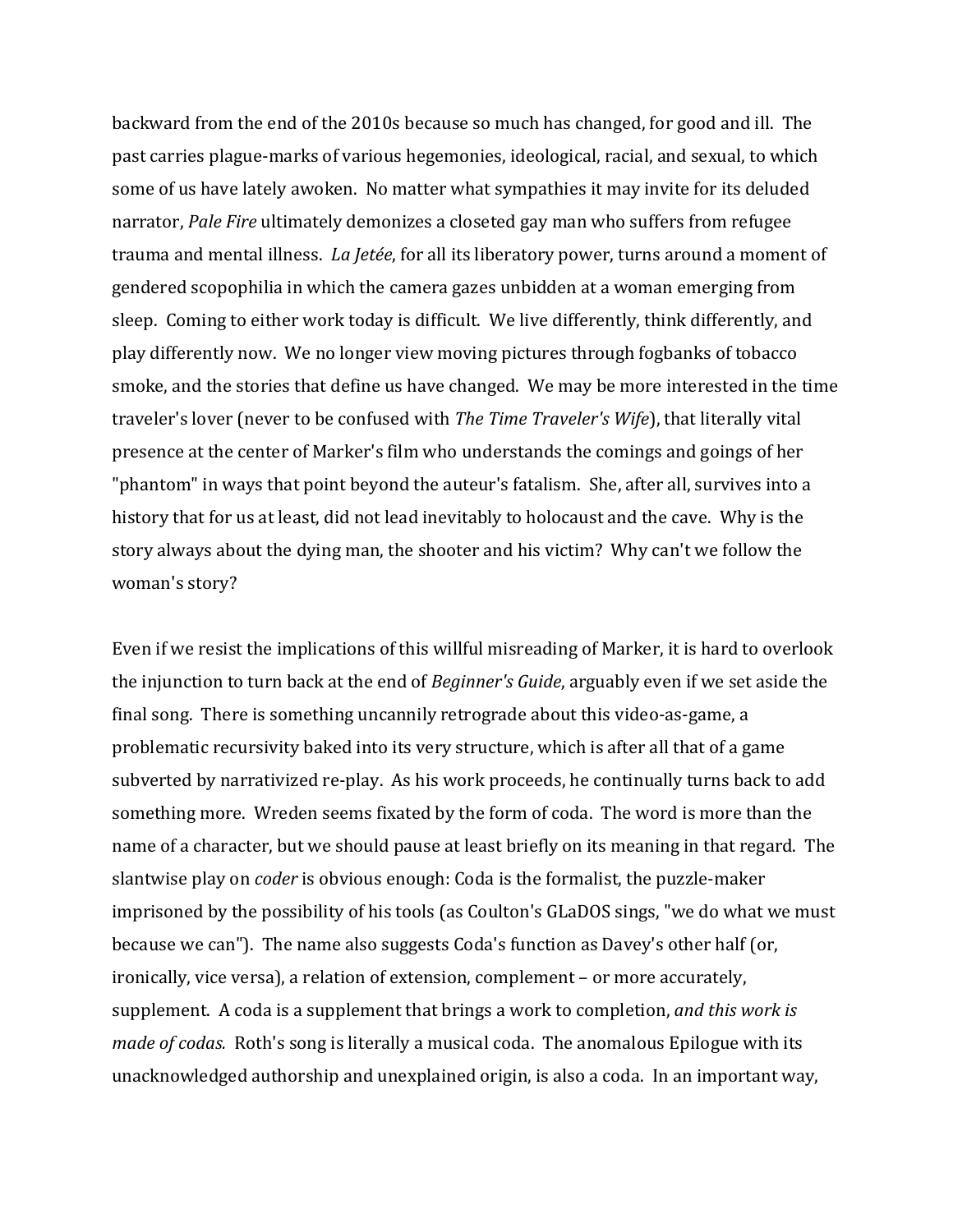the 16 preceding chapters, Davey's perverse curatorship of Coda's odd games, represents a supplement to that body of work: Davey's coda to Coda's games.

That project is impossible. Inhabiting another's imagination is perilous, in this case unsustainable. Coda recoils, Davey breaks down, and the friendship shatters, leaving both men alienated and diminished, to the extent we can imagine them as real people. This failure is hardly surprising. If we know anything about the logic of supplement, it is that it cannot produce an uncompromised outcome; it is never linear, additive, or simply progressive. The supplement hearkens back, implying or asserting an imperfection for which it is the supposed solution.

But the supplement supplements. It adds only to replace. It intervenes or insinuates itself in-the-place-of; if it fills, it is as if one fills a void. If it represents and makes an image, it is by the anterior default of a presence. Compensatory [*suppleant*] and vicarious, the supplement is an adjunct, a subaltern instance which takes-(the)-place [*tient-lieu*]. As substitute, it is not simply added to the positivity of a presence, it produces no relief, its place is assigned in the structure by the mark of an emptiness. Somewhere, something can be filled up of itself, can accomplish itself, only by allowing itself to be filled through sign and proxy. The sign is always the supplement of the thing itself. (Derrida 1998, 145)

Derrida's insight addressed the relation of speech and writing, the original territory of the supplement. These ideas come from the old century, though they arguably remain relevant even in the new. Both speech and writing (coding) are in play in *Beginner's Guide*, now enmeshed in the technical matrix of the computer game. Davey's spoken word fills out the soundtrack; Coda is the broken Machine of encoding or inscription – game engine if not Kafkaesque inscriber of the Law. The game (if we can call it that) takes us through the process of the antagonized encounter of these two. Far from disqualifying the logic of supplement, this game intensifies the effect through modularity and iteration, as happens in many if not most games. Both in the discontinuity of leveling up and the experience of player death, we regularly begin again, each experience a "sign and proxy" for what has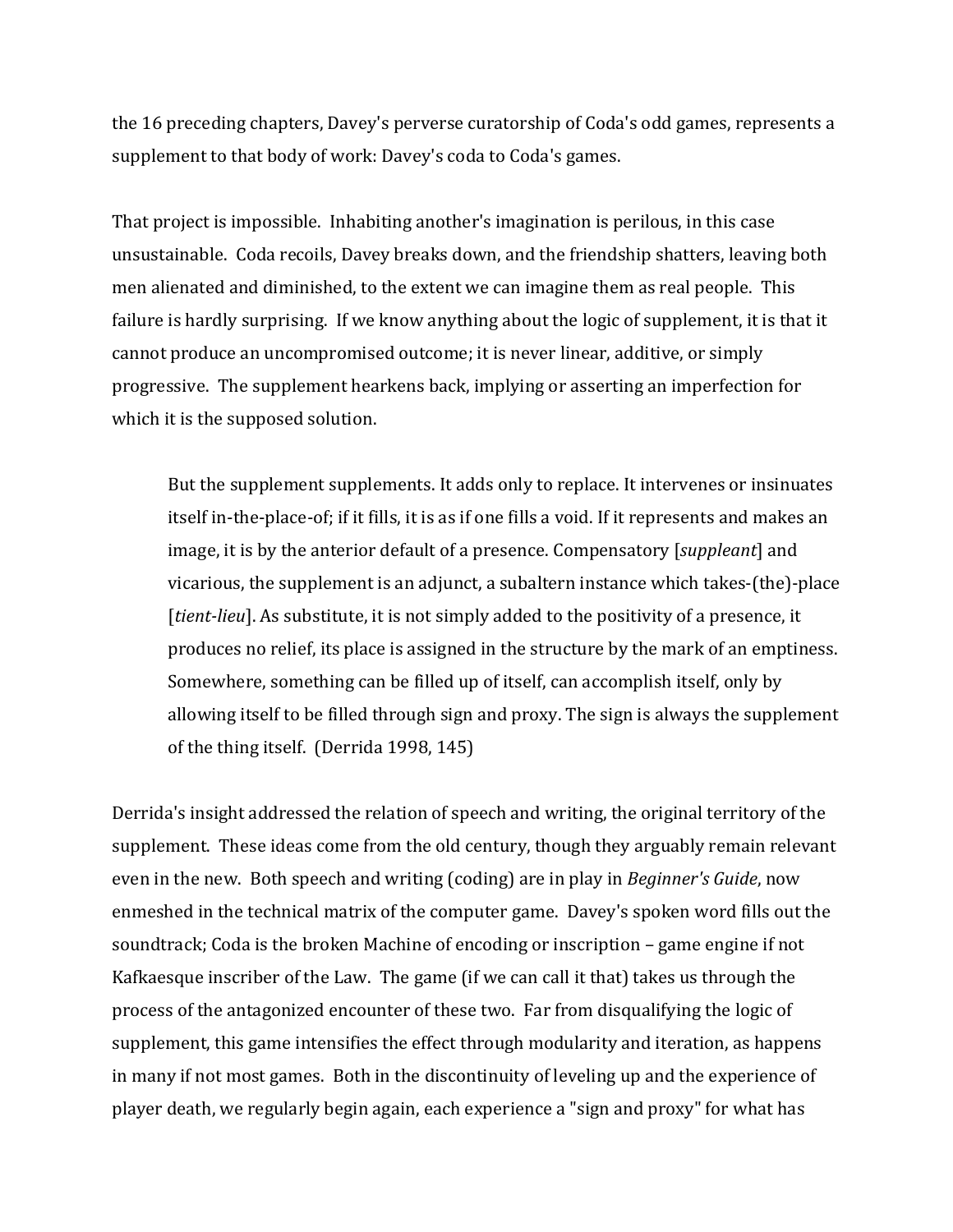preceded, and at the same time a dislocation or deferral. Here we have 16 levels, presented as chapters of a biography. In the final chapter, we learn that the biography is fiction, a perverse and self-serving lie. "The sign is always the supplement of the thing itself," but what in *Beginner's Guide*, or in any game, is that ultimate referent? We come once again to Montfort's question, *what does this world mean?* Just what have we been iteratively beginning?

The final sentence, the message of the musical coda, refuses any simple, positive outcome. As Derrida says, "it is as if one fills a void." The answer is both infinity and zero. The cave goes for miles, and miles and miles, so despite our strength we must not enter. The guidance to beginners is not to begin, to turn back. The last word of the work, if we stay for the music, is that elongated monosyllable, stretched across a double measure, *ba-a-ack.* But in a crucial sense this is the wrong word, a substitution and evasion. By the logic of deconstruction or double reading, every turn is a return; to turn back is implicitly to turn toward something. If the world of the game empties itself out – if this game's answer to Montfort's riddle is *don't ask* – we are left with the default world outside the game, the timeline that encompasses 2015, the signature anxieties of the previous mid-century, and the foundational modern crisis of Kafka fifty years before.

Wreden and Roth turn back to satire and purposeless referentiality. When you play with a game you do indeed end up just playing – with some friends you made yourself, if not entirely solo. But the weirdness of historical haunting remains, no matter what resistance or unease it may trigger in postmillennial sensibilities. Parody lays down the mark of an emptiness, and perhaps there is nothing else for any mark to indicate, except through what we might assert as a supplement to the logic of supplement: the irrational anti-logic of the weird. Just as *The Beginner's Guide* is revealed from a certain high angle to consist entirely of codas, we can similarly unmask culture as nothing but cultural series. All continuities are bent prophecies, impossible assertions, fictions: *that was before my time, but somehow I was there. Déjà vu. La, j'etais*. Narrative is supplement, inscription shored against the inevitable ruin of memory, a chain of resonances stretched across a landscape of chaotic fracture. Inhabiting culture, we become Coda.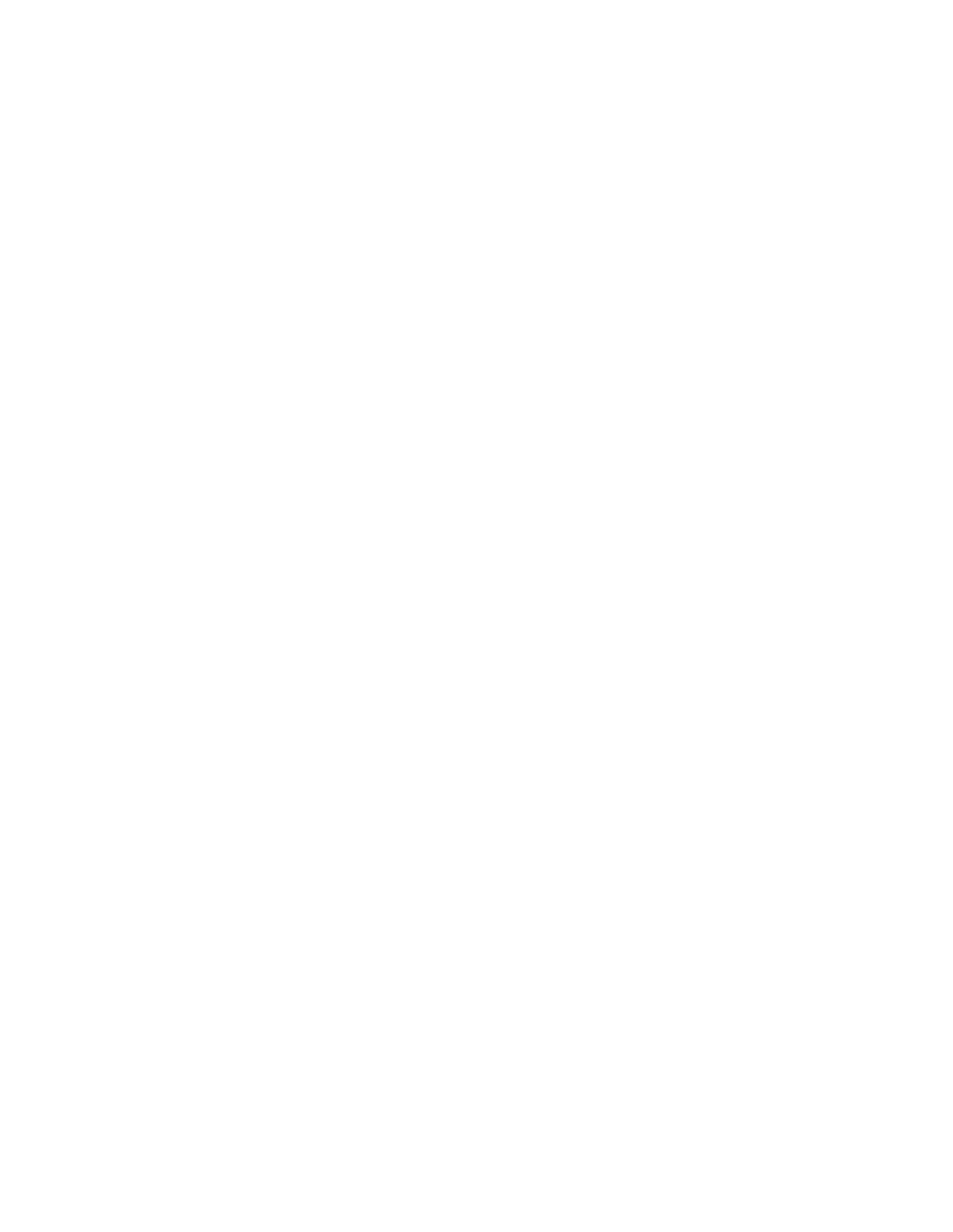## **Works Cited**

- Boluk, Stephanie, and Lemieux, Patrick. *Metagaming: Playing, Competing, Spectating, Cheating, Trading, Making, and Breaking Videogames*. University of Minnesota Press, 2017.
- Consalvo, Mia and Christopher A. Paul. *Real Games: What's Legitimate and What's Not in Contemporary Video Games*. MIT Press, 2019.
- Derrida, Jacques. *Of Grammatology*. Trans. Gayatri C. Spivak. Corrected Edition, Johns Hopkins University Press, 1998.
- Gach, Ethan. "The Beginner's Guide Creators' New Game Is About Keanu Reeves Stabbing People." *Kotaku*, 28 Nov. 2017, [https://kotaku.com/1820805627.](https://kotaku.com/1820805627)
- Gaudreault, Andre, and Marion, Philippe. *The End of Cinema? A Medium in Crisis in the Digital Age*. Columbia University Press, 2015.
- Kagen, Melissa. "The Kafkaesque *Beginner's Guide*." *Strafe Strafe Strafe* blog, February 1, 2018. [https://melkagen.wixsite.com/strafe/single-post/2018/02/01/The-Kafkaesque-Beginners-](https://melkagen.wixsite.com/strafe/single-post/2018/02/01/The-Kafkaesque-Beginners-Guide)[Guide.](https://melkagen.wixsite.com/strafe/single-post/2018/02/01/The-Kafkaesque-Beginners-Guide)
- Kagen, Melissa. "Walking, Talking and Playing with Masculinities in *Firewatch*." *Game Studies*, vol. 18, no. 2, Sept. 2018. [http://gamestudies.org/1802/articles/kagen.](http://gamestudies.org/1802/articles/kagen)
- Kubrick, Stanley. *Dr. Strangelove, or How I Learned to Stop Worrying and Love the Bomb*. Columbia Pictures, 1964.
- Lessing, Doris. *The Golden Notebook*. Harper Perennial, 1962.

Marker, Chris. *La Jetée*. Argos Films, 1962.

- Montfort, Nick. *Twisty Little Passages: An Approach to Interactive Fiction*. MIT Press, 2003.
- Myers, David. *Play Redux: The Form of Computer Games*. University of Michigan Press, 2010.

Nabokov, Vladimir. *Pale Fire*. G.P. Putnam's Sons, 1962.

Pellegrini, Guido. "'The Beginner's Guide': Confessions of a Game Designer." *PopOptiq*, n.d., [https://www.popoptiq.com/the-beginner/.](https://www.popoptiq.com/the-beginner/) Accessed 28 Aug. 2019.

Porpentine. *Crystal Warrior Ke\$ha*. Slimedaughter.com, 2013,

[http://slimedaughter.com/games/twine/kesha/.](http://slimedaughter.com/games/twine/kesha/)

Ruberg, Bonnie. *Video Games Have Always Been Queer*. New York University Press, 2019.